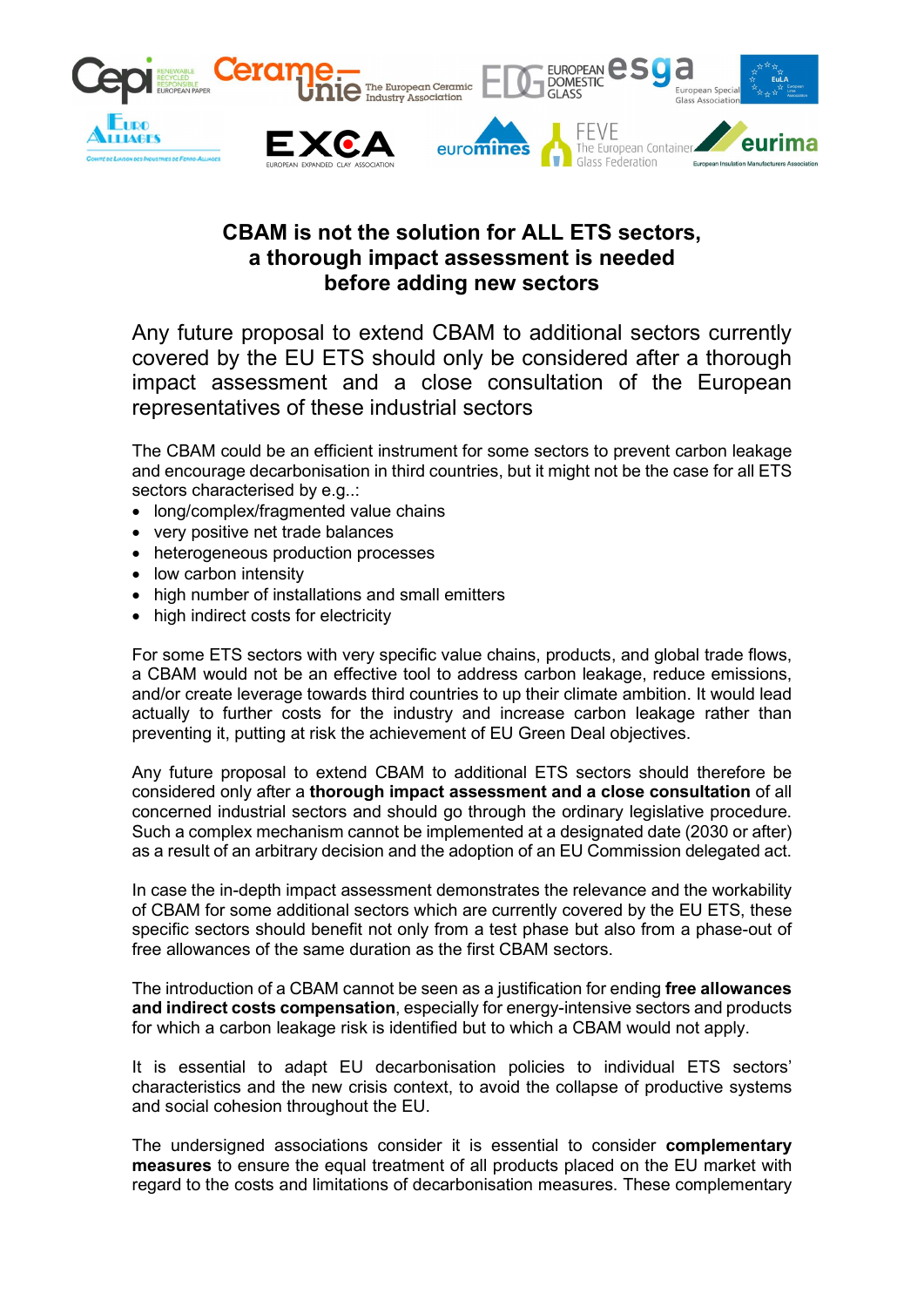measures must first be identified and then elaborated and assessed in close consultation with concerned stakeholders, including industry.

## Voting recommendations

Our associations cannot accept the forced gradual inclusion of all ETS sectors, through a delegated act, whatever their characteristics, and therefore reject the following amendments: 11, 22, 393, 396, 397, 577, 578, 1253

Our associations consider that amendments calling the EU Commission to release, before the end of the transitional period, a legislative proposal to extend the scope of this regulation to other sectors without asking a thorough impact assessment and consultation of concerned industry sectors should be rejected: 354, 1132

Our associations welcome and support the fact that many amendments have been tabled calling for a thorough impact assessment before including additional sectors: 357, 399, 400, 1107, 1108, 1126, 1128, 1130, 1141.

## Cepi

Cepi is the European association representing the paper industry. We offer a wide range of renewable and recyclable wood-based fibre solutions to EU citizens: from packaging to textile, hygiene and tissue products, printing and graphic papers as well as speciality papers, but also bio-chemicals for food and pharmaceuticals, bio-composites and bioenergy. At the forefront of the decarbonisation and industrial transformation of our economy, we embrace digitalisation and bring 18.5 billion value addition to the European economy and €4.5 billion investments annually. Through its 18 national associations, Cepi gathers 495 companies operating 895 mills across Europe and directly employing more than 180,000 people.

# Cerame-Unie

Cerame-Unie Aisbl (CU) is the European Ceramic Industry Association. Based in Brussels since 1962, it is the voice of the European Ceramic Industry to the EU institutions. The European ceramic industry covers a wide range of products including bricks & roof tiles, clay pipes, wall & floor tiles, refractories, sanitaryware, table- & ornamentalware, technical ceramics, expanded clay and flowerpots. The industry generates over 200,000 direct jobs and a production value of €26 billion in the EU.

# EDG European Domestic Glass

Based in Brussels, European Domestic Glass (EDG) is the representative organisation of the domestic glass producers in the European Union. The sector comprises the manufacturing of glass tableware, cookware and decorative items such as drinking glasses, bowls, plates, cookware, vases and ornaments. Domestic glass is manufactured by more than 300 facilities, mainly SMEs, which are spread throughout Europe. The domestic glass sector accounts for about 4% of the total European glass production and 24% of its employment.

## ESGA European Special Glass Association

The European Special Glass Association (ESGA) is the representative organisation of the special glass producers in the European Union. These products have a high added-value linked to their intense technological content. This sector regroups a large range of products such as lighting glass, glass tubes, laboratory glassware, glass ceramics, heat-resistant glass, optical and ophthalmic glass, extra thin glass for the electronics industry (e.g. LCD panels,